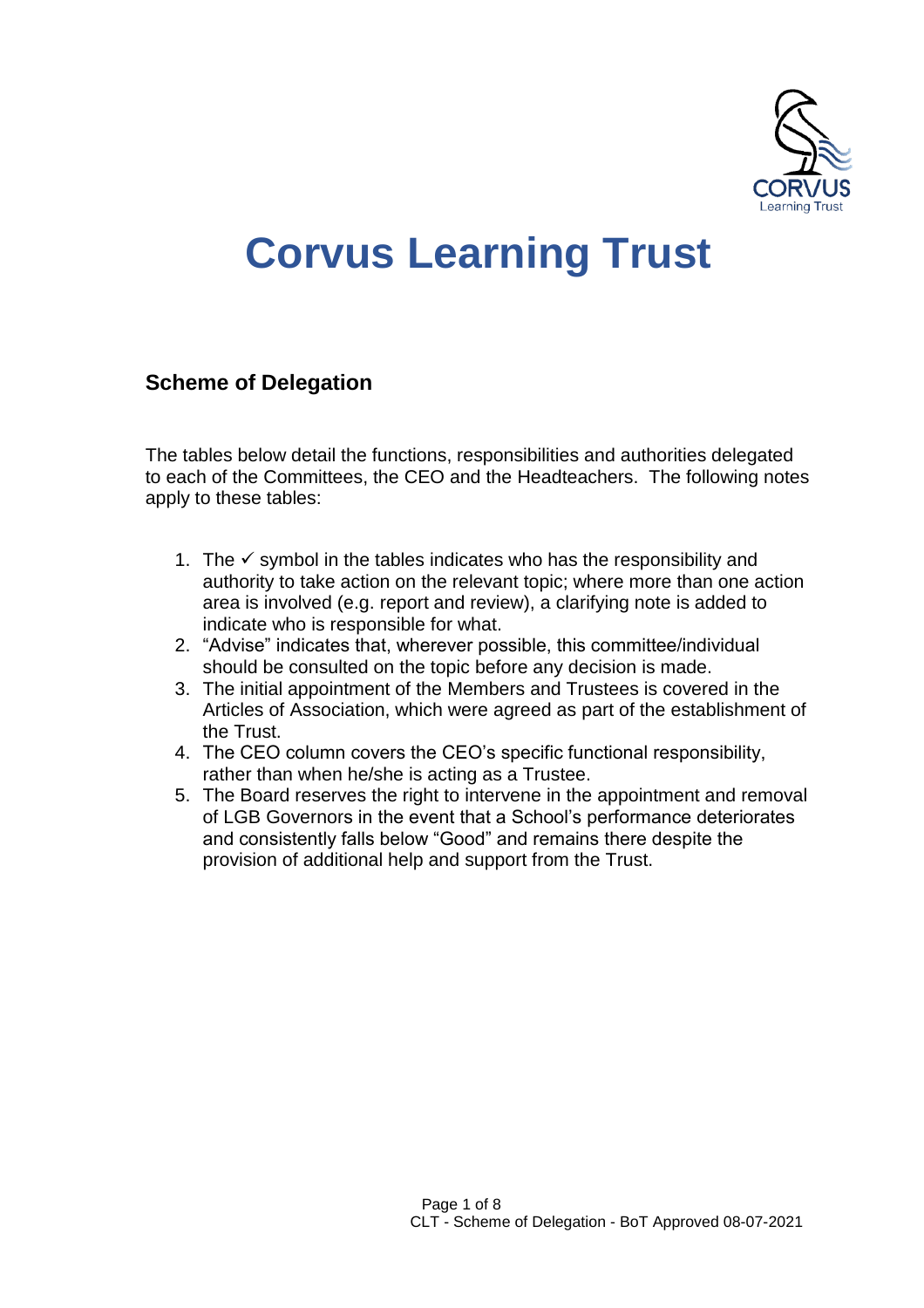| <b>Area</b> | <b>Function</b>                                                            | <b>Members</b> | <b>Trust</b><br><b>Board</b> | <b>Education</b><br>&<br><b>Outcomes</b><br><b>Committee</b> | <b>Business,</b><br><b>Assets &amp;</b><br><b>Risk</b> | <b>LGB</b> | <b>CEO</b><br>(Note 3) | <b>Head</b> |
|-------------|----------------------------------------------------------------------------|----------------|------------------------------|--------------------------------------------------------------|--------------------------------------------------------|------------|------------------------|-------------|
|             | Members: appoint/remove (Note 3)                                           |                | Advise                       |                                                              |                                                        |            |                        |             |
|             | Role descriptions for Members: agree                                       |                | Advise                       |                                                              |                                                        |            |                        |             |
|             | Trustees: appoint/remove                                                   |                | Advise                       |                                                              |                                                        |            |                        |             |
|             | Terms of Reference for Trustees/Chair/<br>specific roles/Committees: agree |                |                              |                                                              |                                                        |            | Advise                 |             |
|             | Board chair: appoint and remove                                            |                | <b>Advise</b>                |                                                              |                                                        |            |                        |             |
| Governance  | Board Committee members: appoint and remove                                |                |                              |                                                              |                                                        |            |                        |             |
| Team        | Board Committee chairs: appoint and remove                                 |                |                              |                                                              |                                                        |            |                        |             |
|             | LGB members: appoint, remove and manage<br>elections (Note 5)              |                |                              |                                                              |                                                        |            |                        |             |
|             | <b>LGB Chairs: appoint and remove</b>                                      |                | $\checkmark$                 |                                                              |                                                        | Advise     |                        |             |
|             | <b>LGB Vice Chairs: appoint and remove</b>                                 |                |                              |                                                              |                                                        | Advise     |                        |             |
|             | Clerk to Trustees: appoint and remove                                      |                |                              |                                                              |                                                        |            |                        |             |
|             | Clerk to LGB: appoint and remove                                           |                |                              |                                                              |                                                        |            |                        | Advise      |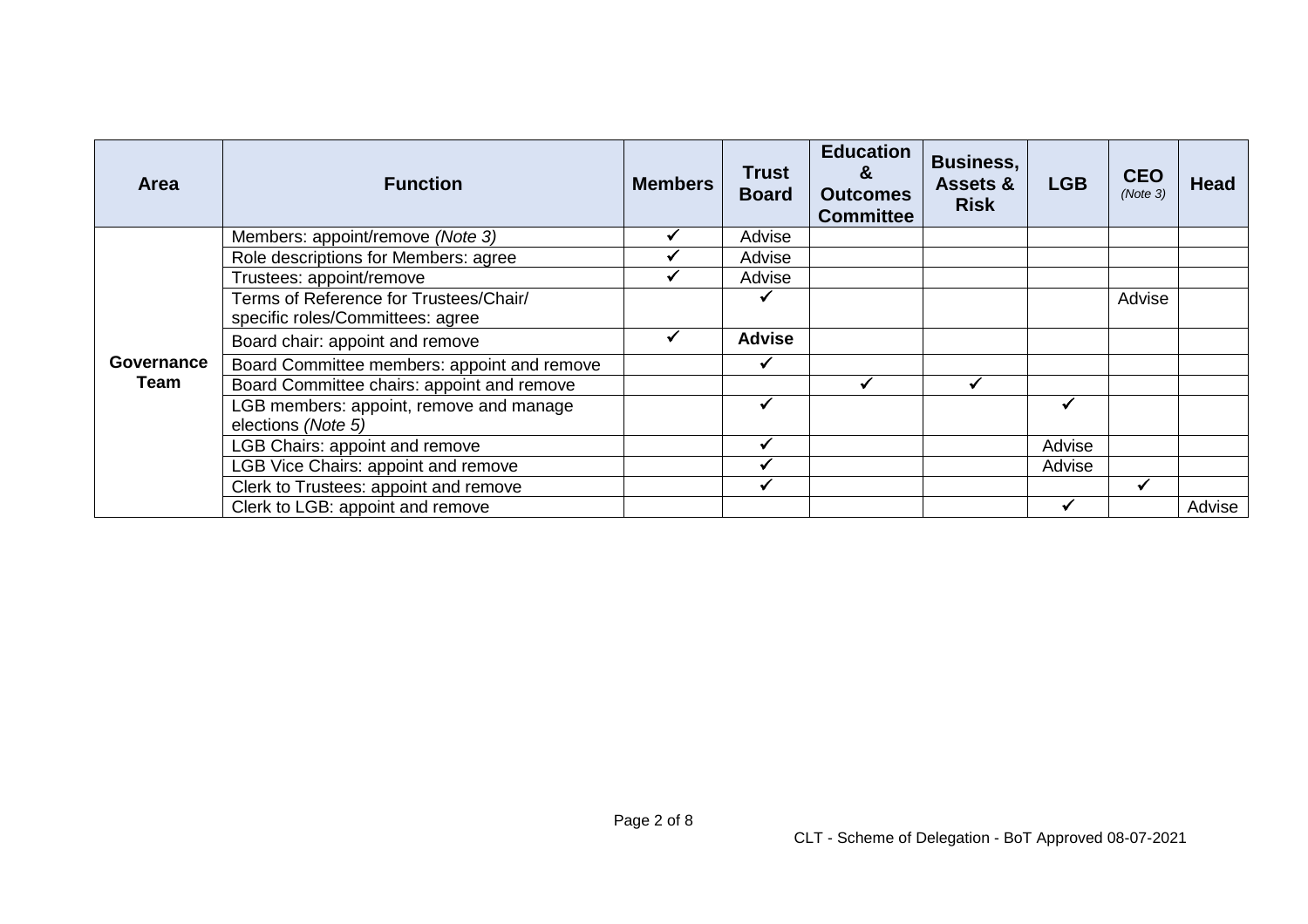| <b>Area</b>                    | <b>Function</b>                                                                                              | <b>Members</b> | <b>Trust</b><br><b>Board</b> | <b>Education</b><br>&<br><b>Outcomes</b><br><b>Committee</b> | <b>Business,</b><br>Assets &<br><b>Risk</b> | <b>LGB</b>   | <b>CEO</b> | <b>Head</b> |
|--------------------------------|--------------------------------------------------------------------------------------------------------------|----------------|------------------------------|--------------------------------------------------------------|---------------------------------------------|--------------|------------|-------------|
|                                | Articles of Association: review and agree                                                                    | ✓              | Advise                       |                                                              |                                             |              |            |             |
|                                | Governance structure (committees) for the Trust:<br>establish and review annually                            |                |                              |                                                              |                                             |              |            |             |
|                                | Terms of reference for Board Committees and<br>scheme of delegation of LGB: establish and<br>review annually |                |                              |                                                              |                                             |              | Advise     |             |
|                                | Training programme for Trustees and LGB<br>members: develop and oversee delivery                             | ✔<br>Oversee   |                              | ✓<br>Develop                                                 |                                             |              |            |             |
|                                | Training programme for LGB members: develop<br>& oversee delivery                                            |                |                              |                                                              |                                             | Oversee      |            |             |
|                                | Trustee Skills audit: complete and recruit to fill<br>identified gaps                                        |                | ✓                            |                                                              |                                             |              |            |             |
| Governance<br><b>Structure</b> | LGB Skills audit: complete and recruit to fill<br>identified gaps                                            |                |                              |                                                              |                                             | ✓            |            |             |
|                                | Self-review of Trust Board and committees:<br>complete annually                                              |                | ✓                            |                                                              |                                             |              |            |             |
|                                | Self-review of LGB: complete annually                                                                        |                |                              |                                                              |                                             | $\checkmark$ |            |             |
|                                | LGB Chair's performance: carry out 360° review<br>periodically                                               |                | <b>Oversee</b>               |                                                              |                                             |              |            |             |
|                                | Members Succession: plan and review annually                                                                 | ✓              |                              |                                                              |                                             |              |            |             |
|                                | Trustee Succession: plan and review annually                                                                 |                | $\checkmark$                 |                                                              |                                             |              |            |             |
|                                | LGB Succession: plan and review annually                                                                     |                |                              |                                                              |                                             |              |            |             |
|                                | Annual schedule of business for Trust Board and<br>Board Committees: establish and agree                     |                |                              |                                                              |                                             |              | Advise     |             |
|                                | Annual schedule of business for LGB: establish<br>and agree                                                  |                |                              |                                                              |                                             |              | Advise     | Advise      |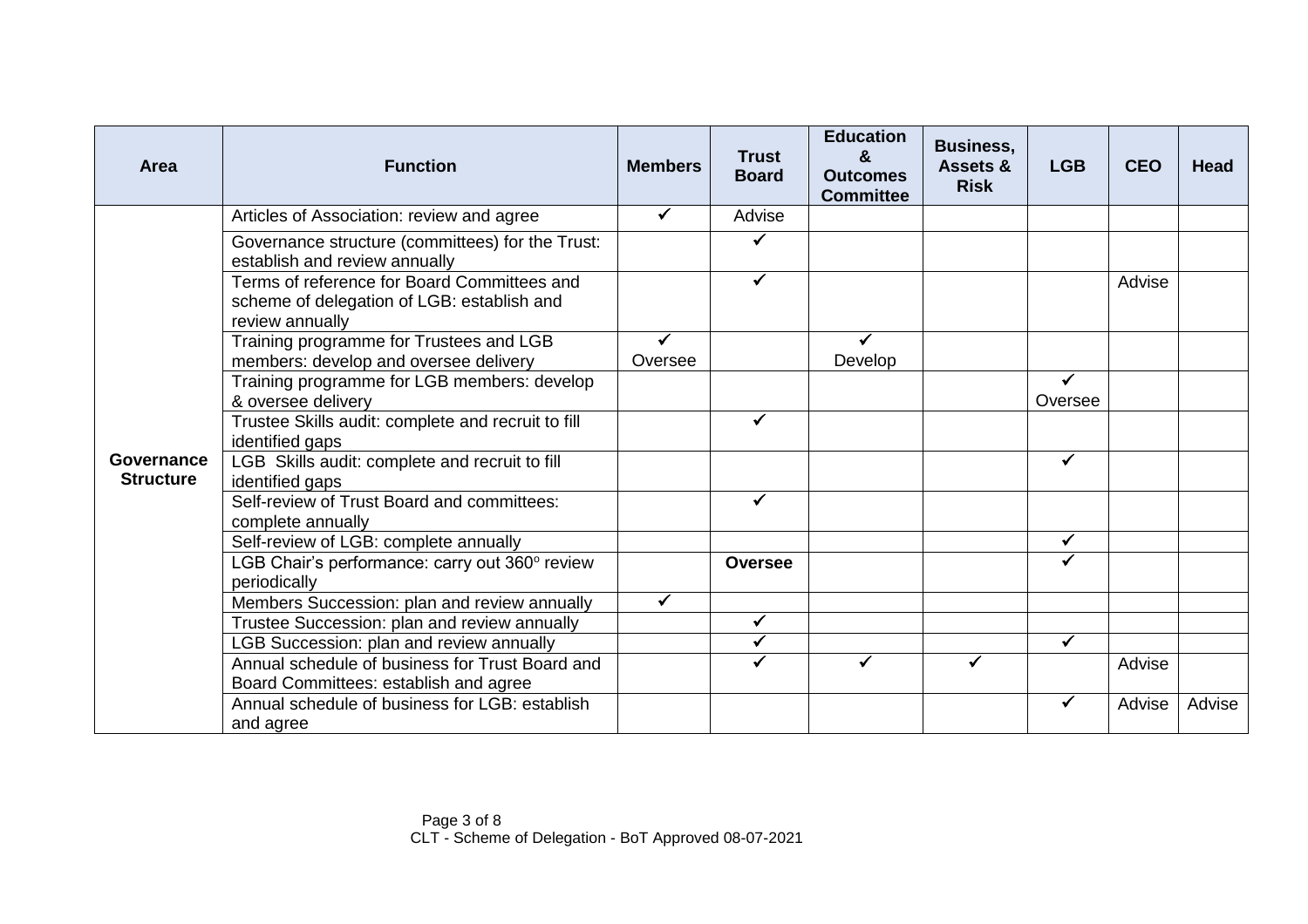| Area             | <b>Function</b>                                                                                                                                                                                                                                             | <b>Members</b> | <b>Trust</b><br><b>Board</b> | <b>Education</b><br>&<br><b>Outcomes</b><br><b>Committee</b> | <b>Business,</b><br>Assets &<br><b>Risk</b> | <b>LGB</b>    | <b>CEO</b>   | <b>Head</b>  |
|------------------|-------------------------------------------------------------------------------------------------------------------------------------------------------------------------------------------------------------------------------------------------------------|----------------|------------------------------|--------------------------------------------------------------|---------------------------------------------|---------------|--------------|--------------|
|                  | Engage with stakeholders                                                                                                                                                                                                                                    | ✓              | $\checkmark$                 | ✓                                                            | ✓                                           | ✔             | ✓            | ✔            |
|                  | Trust's vision and strategy, identifying key priorities<br>and key performance indicators (KPIs) against<br>which progress towards achieving the vision can be<br>measured: determine and approve                                                           |                | $\checkmark$                 | Advise                                                       | Advise                                      | Advise        | Advise       | Advise       |
|                  | Trust-wide policies which reflect the Trust's ethos<br>and values, including: admissions; charging and<br>remissions; complaints; expenses; health and<br>safety, premises management; data protection and<br>FOI; staffing policies: determine and approve |                | $\checkmark$                 | ✔                                                            | ✔                                           |               | Advise       | Advise       |
|                  | Central spend / top slice: agree                                                                                                                                                                                                                            |                | $\checkmark$                 |                                                              |                                             |               | Advise       |              |
|                  | Budget plan to support delivery of Trust key<br>priorities: agree                                                                                                                                                                                           |                | ✔                            |                                                              |                                             | ✓             |              |              |
| <b>Strategic</b> | Management of risk: establish register, review and<br>monitor                                                                                                                                                                                               |                | $\checkmark$                 | Advise                                                       | Advise                                      | $\checkmark$  | Advise       | Advise       |
| Leadership       | Trust's staffing structure: agree                                                                                                                                                                                                                           |                | $\checkmark$                 | Advise                                                       | Advise                                      |               | Advise       |              |
|                  | Chief Executive Officer: appoint and dismiss                                                                                                                                                                                                                | Advise         | $\overline{\checkmark}$      |                                                              |                                             |               |              |              |
|                  | School's vision and strategy, agreeing key priorities<br>and key performance indicators (KPIs) against<br>which progress towards achieving the vision can be<br>measured: determine and approve                                                             |                | $\checkmark$                 |                                                              |                                             |               | Advise       |              |
|                  | School-level policies which reflect the school's<br>ethos and values, including admissions; SEND;<br>safeguarding and child protection; curriculum;<br>behaviour: determine and approve                                                                     |                | $\checkmark$                 |                                                              |                                             | $\checkmark$  | Advise       | Advise       |
|                  | School's staffing structure: agree                                                                                                                                                                                                                          |                |                              |                                                              |                                             | <b>Advise</b> | $\checkmark$ | $\checkmark$ |
|                  | Headteacher: appoint and dismiss                                                                                                                                                                                                                            |                | $\overline{\checkmark}$      |                                                              |                                             | <b>Advise</b> | $\checkmark$ |              |
|                  | To implement the organisational change policy and<br>the redundancy policy through to conclusion, if<br>deemed necessary                                                                                                                                    |                | $\checkmark$                 |                                                              |                                             | ✓             | Advise       | Advise       |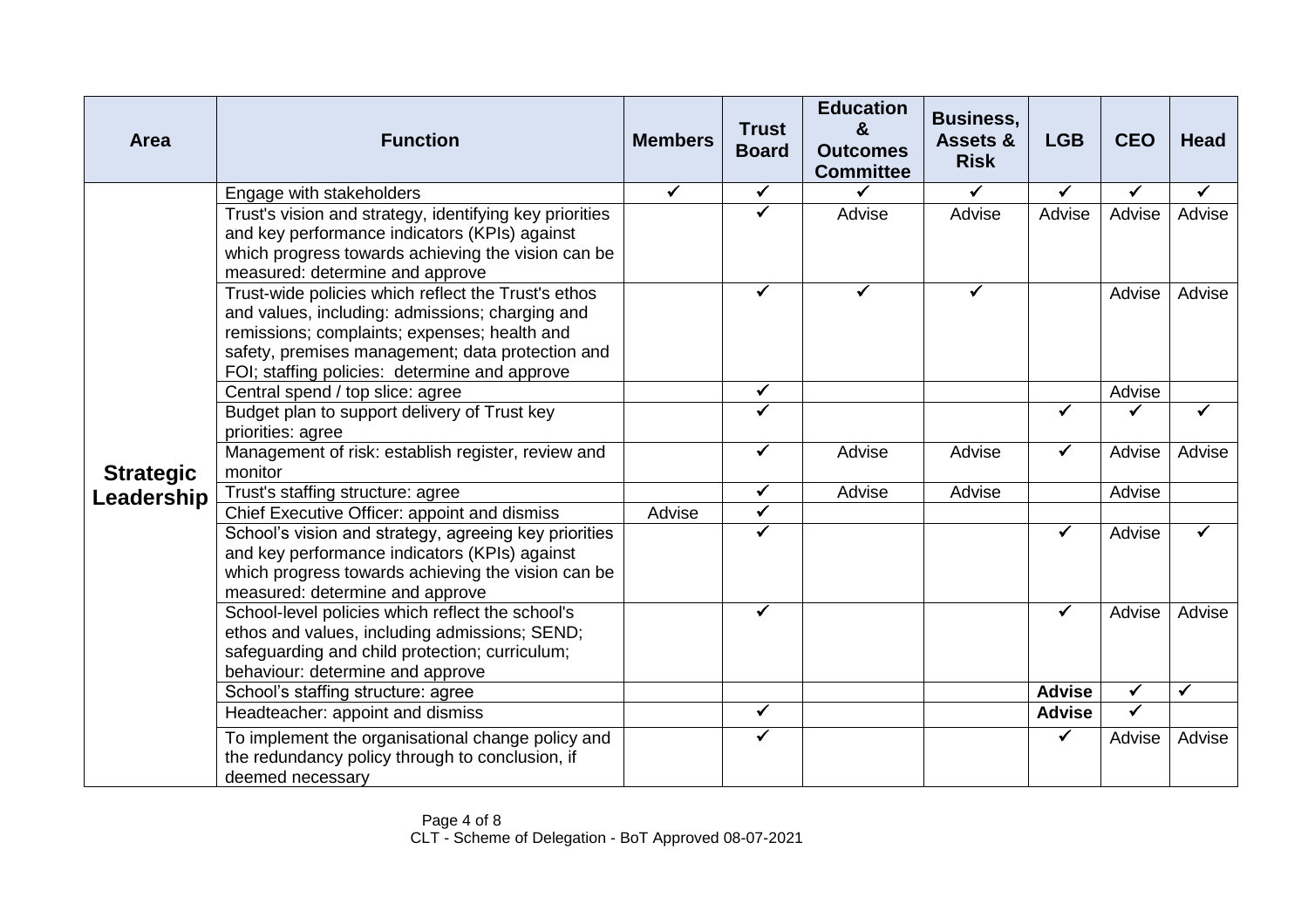| Area             | <b>Function</b>                                                                                                                                                                    | <b>Member</b><br>S     | <b>Trust</b><br><b>Board</b>  | <b>Education</b><br>$\mathbf{g}$<br><b>Outcomes</b><br><b>Committee</b> | <b>Business,</b><br><b>Assets &amp;</b><br><b>Risk</b> | <b>LGB</b>                             | <b>CEO</b>          | <b>Head</b>    |
|------------------|------------------------------------------------------------------------------------------------------------------------------------------------------------------------------------|------------------------|-------------------------------|-------------------------------------------------------------------------|--------------------------------------------------------|----------------------------------------|---------------------|----------------|
|                  | Reporting arrangements for progress on key Trust<br>priorities: agree                                                                                                              |                        | $\checkmark$                  | Advise                                                                  | Advise                                                 |                                        | Advise              |                |
|                  | Reporting arrangements for progress on key<br>School priorities: agree                                                                                                             |                        | $\checkmark$                  |                                                                         |                                                        | $\checkmark$                           | Advise              | Advise         |
| <b>Reporting</b> | Report to Trust Board on curriculum and<br>education outcomes: deliver termly and review                                                                                           |                        | Review                        | $\checkmark$                                                            |                                                        |                                        | ✔<br><b>Deliver</b> | Deliver        |
|                  | Report to LGB on curriculum and education<br>outcomes: deliver termly and review                                                                                                   |                        |                               |                                                                         |                                                        | Review                                 | Advise              | Deliver        |
|                  | Report material student issues in the Trust<br>(including attendance, exclusions, punctuality and<br>disciplinary matters) and trends to Trust Board:<br>deliver termly and review |                        | Review                        | ✔                                                                       |                                                        |                                        | Deliver             | <b>Deliver</b> |
|                  | Report material student issues in School<br>(including attendance, exclusions, punctuality and<br>disciplinary matters) and trends to LGB: deliver<br>termly and review            |                        |                               |                                                                         |                                                        | $\checkmark$<br><b>Review</b>          | Advise              | <b>Deliver</b> |
|                  | Publication on Trust and Schools' websites of all<br>required details on governance arrangements:<br>ensure publication                                                            |                        | ✓                             |                                                                         |                                                        | $\checkmark$<br>School<br>Websit<br>e  |                     |                |
|                  | Annual report on performance of the Trust: submit<br>to Members and publish Finances, Education,<br>Strategy                                                                       | $\checkmark$<br>Review | $\checkmark$<br>Report        | $\checkmark$<br>Report                                                  | ✔<br>Report                                            |                                        | Advise              |                |
|                  | Annual report on work of LGB: submit to Trust for<br>review and publish                                                                                                            |                        | $\checkmark$<br><b>Review</b> |                                                                         |                                                        | $\checkmark$<br>Report<br>&<br>Publish |                     | Advise         |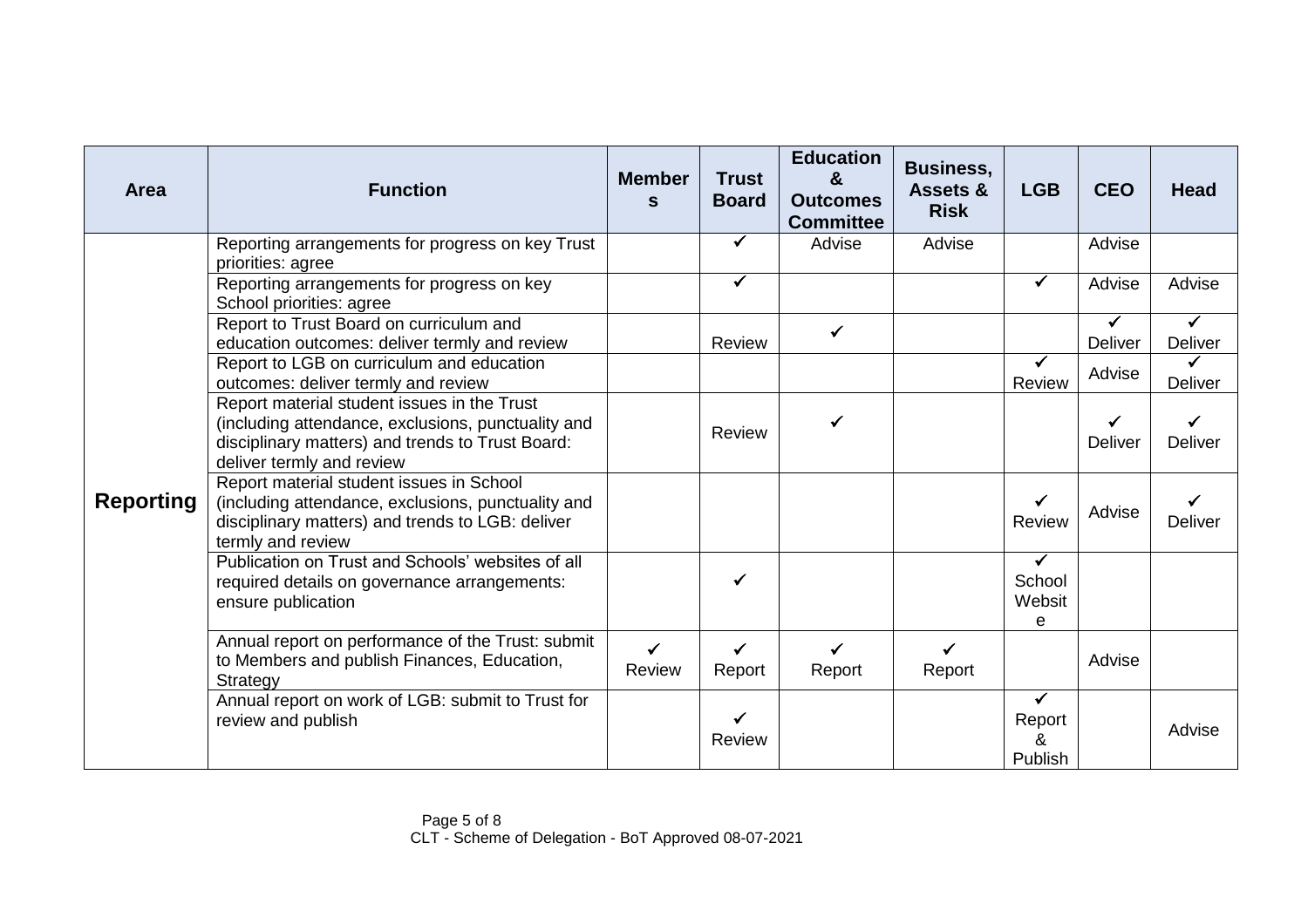| <b>Area</b>                            | <b>Function</b>                                                                                                                                                         | <b>Members</b> | <b>Trust</b><br><b>Board</b> | <b>Education</b><br>&<br><b>Outcomes</b><br><b>Committee</b> | <b>Business,</b><br><b>Assets &amp;</b><br><b>Risk</b> | <b>LGB</b>            | <b>CEO</b> | <b>Head</b> |
|----------------------------------------|-------------------------------------------------------------------------------------------------------------------------------------------------------------------------|----------------|------------------------------|--------------------------------------------------------------|--------------------------------------------------------|-----------------------|------------|-------------|
| <b>Holding</b><br>to<br><b>Account</b> | Progress of the Trust against its strategic<br>objectives and KPIs and operation in alignment<br>with the agreed character, mission and ethos:<br>report and review     |                | Review                       |                                                              |                                                        |                       |            |             |
|                                        | Progress of the Schools against their strategic<br>objectives and KPIs and operation in alignment<br>with the agreed character, mission and ethos:<br>report and review |                | V                            |                                                              |                                                        | Review                |            | Report      |
|                                        | Compliance with all regulations affecting the Trust<br>and its Schools (e.g. safeguarding, H&S,<br>employment, charity law, company law): comply,<br>report and review  |                | Review                       | Review &<br>Report                                           | Review &<br>Report                                     | Review<br>&<br>Report | Comply     | Comply      |
|                                        | Performance management of the Chief Executive<br>Officer: undertake                                                                                                     |                | ✔                            |                                                              |                                                        |                       |            |             |
|                                        | Performance management of Headteachers:<br>undertake                                                                                                                    |                |                              |                                                              |                                                        | <b>Advise</b>         |            |             |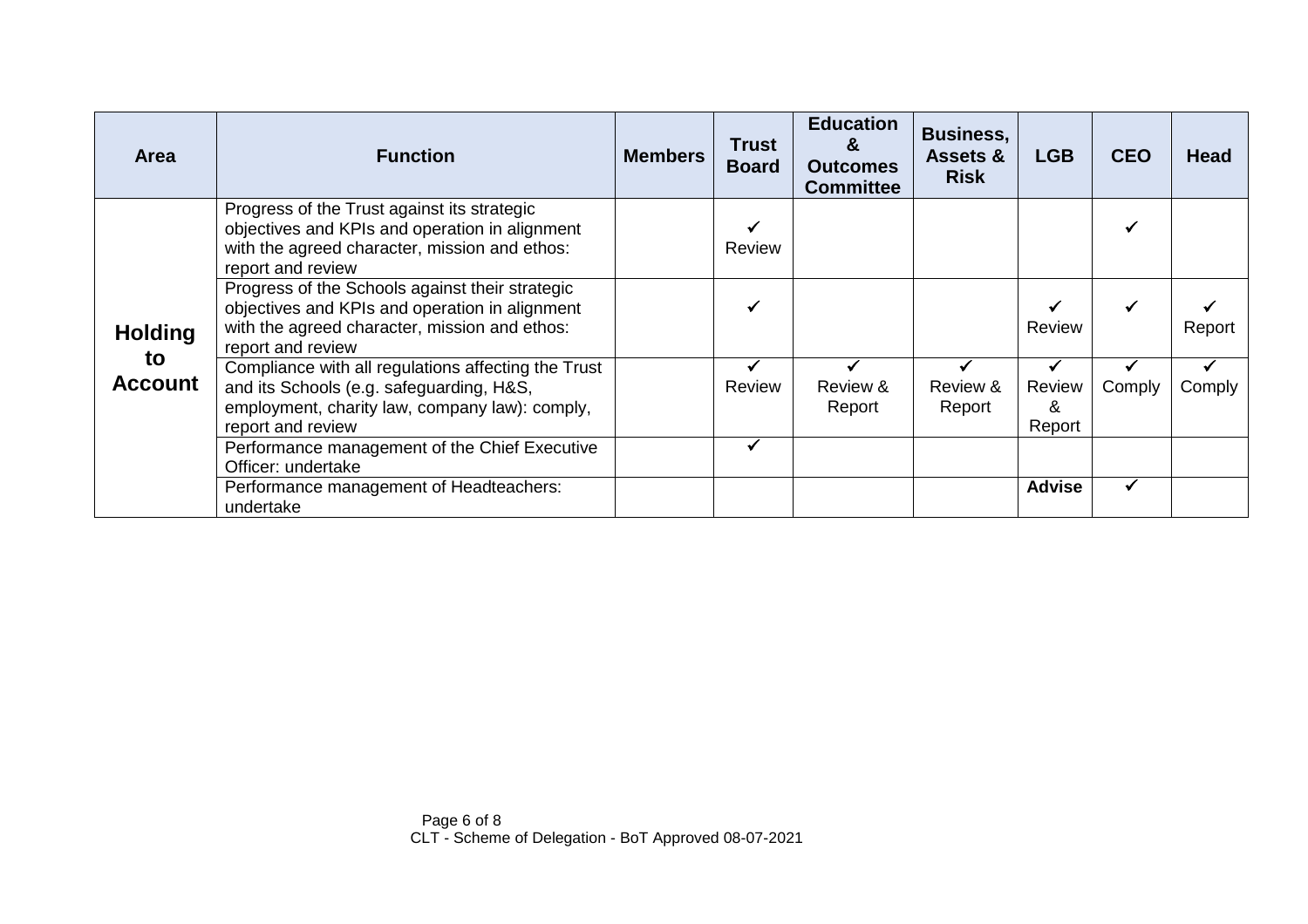| Area                               | <b>Function</b>                                                                                                                                                                                                                                                   | <b>Members</b> | <b>Trust</b><br><b>Board</b> | <b>Education</b><br>&<br><b>Outcomes</b><br><b>Committee</b> | <b>Busines</b><br>s, Assets<br>& Risk | <b>LGB</b> | <b>CEO</b>   | <b>Head</b> |
|------------------------------------|-------------------------------------------------------------------------------------------------------------------------------------------------------------------------------------------------------------------------------------------------------------------|----------------|------------------------------|--------------------------------------------------------------|---------------------------------------|------------|--------------|-------------|
|                                    | Appoint Chief Financial Officer for delivery of<br>Trust's detailed accounting processes (including<br>the establishment of appropriate financial controls<br>to ensure regularity, probity and value for money<br>in relation to the management of public funds) |                | $\checkmark$                 |                                                              |                                       |            | Advise       |             |
|                                    | Trust's scheme of financial delegation: establish<br>and review                                                                                                                                                                                                   |                | $\checkmark$                 |                                                              | ✓                                     |            | Advise       |             |
|                                    | School's scheme of financial delegation: establish<br>and review                                                                                                                                                                                                  |                |                              |                                                              | $\checkmark$                          | ✓          | Advise       | Advise      |
| <b>Ensuring</b>                    | Obligations of the Funding Agreement, incl. the<br>Academies Financial Handbook: comply & review                                                                                                                                                                  |                | $\checkmark$                 |                                                              | ✔<br>Review                           |            | Comply       | Comply      |
|                                    | Maintain a current register of business &<br>pecuniary interests; put in place a procedure to<br>deal with conflicts of interest & connected party<br>transactions                                                                                                |                | $\checkmark$                 |                                                              |                                       | ✓          |              |             |
| <b>Financial</b><br><b>Probity</b> | Appoint external auditors                                                                                                                                                                                                                                         | ✓              | $\checkmark$<br>Advise       |                                                              |                                       |            |              |             |
|                                    | External auditors' report: receive and respond                                                                                                                                                                                                                    | ✔<br>Receive   | $\checkmark$<br>Respond      |                                                              | Advise                                |            | Advise       | Advise      |
|                                    | CEO pay award: recommendation and approval                                                                                                                                                                                                                        |                | $\checkmark$                 |                                                              |                                       |            |              |             |
|                                    | Headteacher annual pay recommendation                                                                                                                                                                                                                             |                |                              |                                                              |                                       | Advise     | $\checkmark$ |             |
|                                    | Headteacher pay award: approval                                                                                                                                                                                                                                   |                | $\checkmark$                 |                                                              |                                       |            | Advise       |             |
|                                    | Staff appraisal procedure and pay progression<br>procedure/policy: review and agree                                                                                                                                                                               |                | ✓                            |                                                              | Advise                                | ✓          | Advise       | Advise      |
|                                    | Benchmarking and Trust-wide value for money:<br>ensure robustness                                                                                                                                                                                                 |                |                              |                                                              | $\checkmark$                          | Advise     | $\checkmark$ | Advise      |
|                                    | Develop Trust-wide procurement strategies and<br>efficiency savings programme                                                                                                                                                                                     |                |                              |                                                              | ✔                                     |            | $\checkmark$ |             |
|                                    | Review and approve Trust-wide procurement<br>strategies and efficiency savings programme                                                                                                                                                                          |                |                              |                                                              | ✓                                     |            | $\checkmark$ |             |